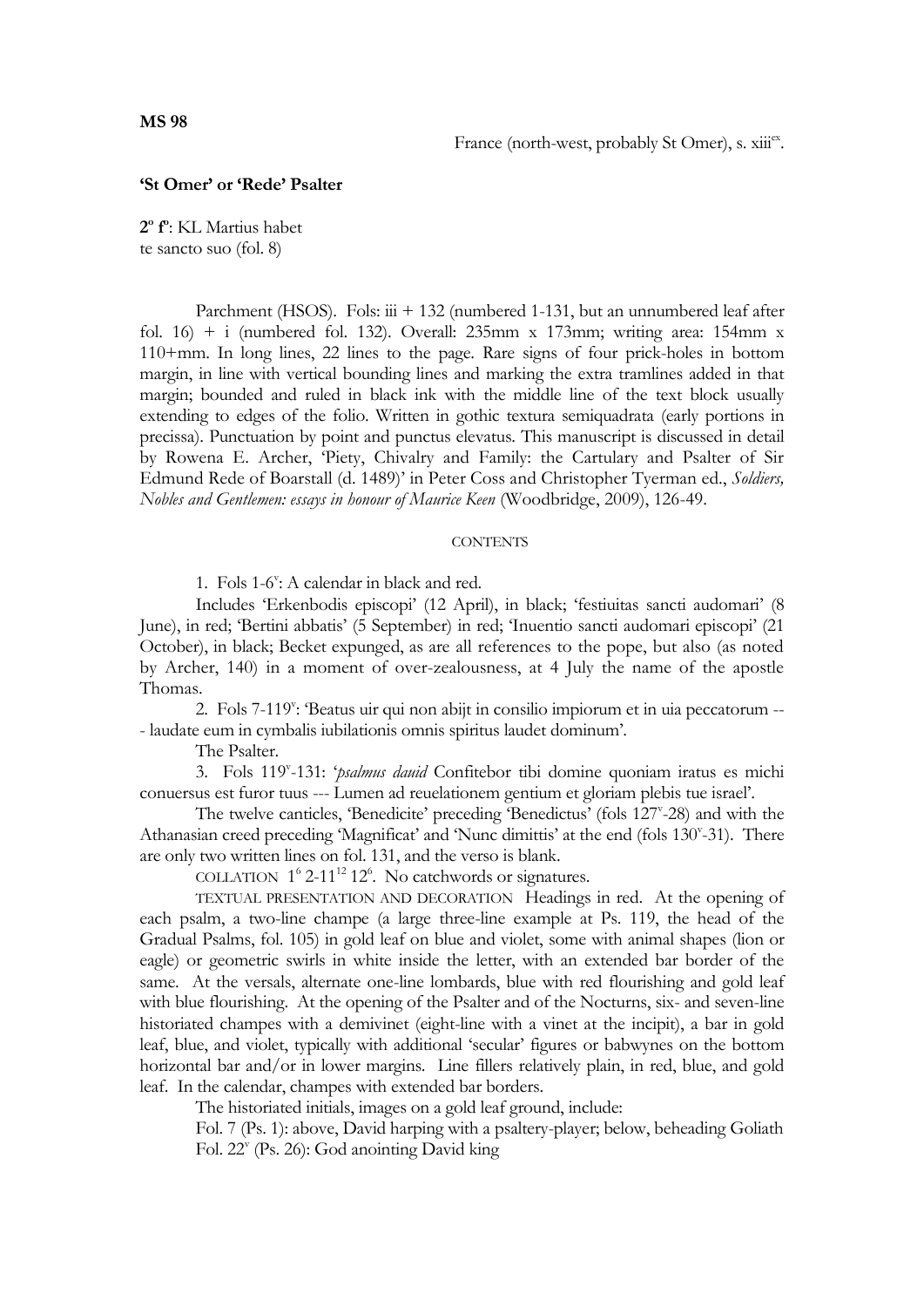Fol. 33<sup>v</sup> (Ps. 38): king David, gesturing at his face to indicate his 'custodia lingue', being instructed by God

Fol. 44 (Ps. 52): Christ, with upraised finger, instructing the 'insipiens', who is carrying a stone and a cudgel

Fol. 54<sup>v</sup> (Ps. 68): above, God holding the world, with king David praying out of the waters that 'intrauerunt ad animam meam', with in bottom margin drollery of a lancer spearing a bare-bottomed man through the anus.

Fol. 68 (Ps. 80): king David rejoicing with musical instruments (horn, harp, and psaltery), playing bells with mallets

Fol. 80 (Ps. 97): three monks singing the 'canticum nouum' from a choir book on a lectern

Fol. 93 (Ps. 109): the Trinity speaking, the first two persons seated beneath a descending dove

Alison Stones, *A Survey of Manuscripts Illuminated in France. Gothic Manuscripts 1260-1320*, 2 parts in 4 vols (London, 2013-14), i/2:210-11 discusses the illumination in detail; she proposes that it 'is a hitherto unrecorded instance of collaboration between the Saint-Omer artist and the Douai painter', taking the first to be responsible for *Beatus* initial at fol. 8 (drawing a parallel with Paris: Bibliothèque d'Arsenal, MS 3516) and the latter, to whom she also attributes Brussels: Bilbliothèque Royale, MS 9391 and Valenciennes: Bibliothèque municipale, MS 838, for all other interventions. She speculates that her Douai painter may have taken over after the death of the Saint-Omer artist. She places the work to 'c. 1275-1285', taking 1290 as the *terminus post quem non* since an obit to Eleanor, queen of England, who died in that year, is added (see PROVENANCE). She reproduces as fol. 7 and details of 54<sup>v</sup> and 93 as i/1: plates 392-394. See also AT no. 702 (70) and plate xl (fol. 7); Scott, 1:76 n23 (referring to 1:55) apparently considers our manuscript of English manufacture and describes its iconographic programme as of an old style.

BINDING Brown leather over millboards, s. xvi, gold stamped: in an inner rectangle corner-pieces and an armorial centrepiece, providing the arms of John Whitgift as archbishop of Canterbury, 1583-1604, using his Stamp 3 as defined by the British Armorial Binding database [last accessed  $15<sup>th</sup>$  December 2015]. Sewn on five thongs. In the act of rebinding for Whitgift, the folios were cut down, with some loss of illumination at the top of fol. 7; the fore-edges of the leaves were also gilded. Those fore-edges have painted onto them 'MS F 12'. Pastedowns modern paper, a ChCh bookplate on the front pastedown. At the front, two modern paper flyleaves and one modern vellum one; at the rear, one modern paper flyleaf (132). On the medieval binding this replaced, see PROVENANCE; from that earlier period, still *in situ* are all the remains of small tabs at the edge of fol. 33 and 93, suggestive that of the devotional use of the volume.

PROVENANCE An early learned attempt to reconstruct this manuscript's early history is provided by a letter, kept with the manuscript, dated  $15<sup>th</sup>$  August 1902, and from the musicologist and scholar of liturgy H(enry) M(arriott) Bannister (1854-1919). He proposes a St Bertin origin and states 'I believe it to be older than is stated in Dr Kitchin's catalogue [saec. xiv. vel xv.]. The terminus a quo, as evidenced by the Kalendar, is AD. 1255 (canonization of St. Clara), and the absence of St. Louis the King (canonized in 1297) ... usually suggests the 13<sup>th</sup> century. And this is borne out by the added obit of our Queen Eleanor (†1290); as she was buried at Westminster and had no special French connexion, I think that the ms. must have got to London before the beginning of the  $14<sup>th</sup>$ century.' These perspicacious comments can be augmented and revised. The calendar certainly points toward production for use in St Omer or its neighbourhood, through the inclusion of saints related to the abbey found at Sithiu (present St Omer) by Omer (d. 667)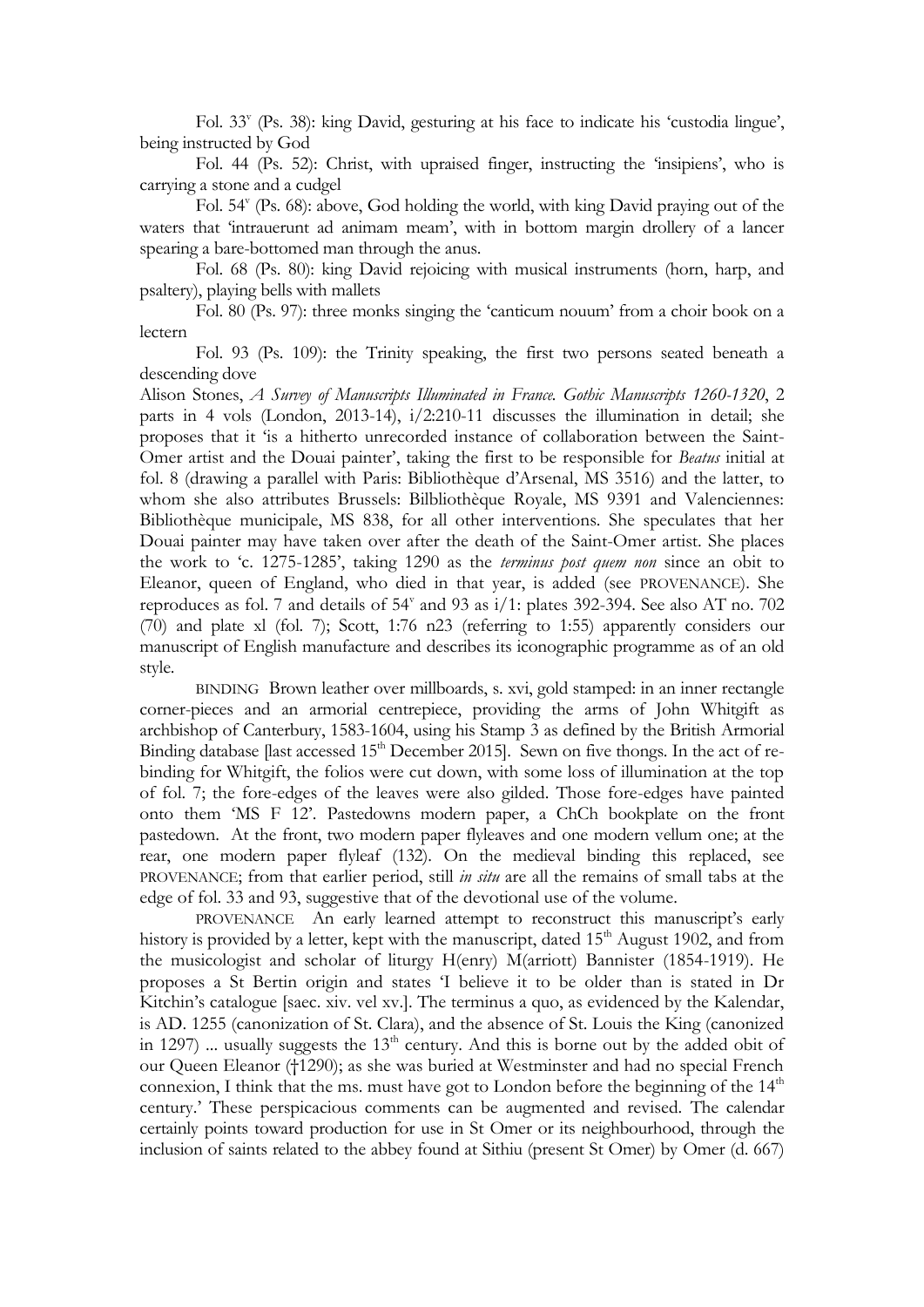himself and whose first abbot, Bertin (d. 698) gave it the name by which is known, and with Erkembode (d. 742) a later abbot.

The date of the manuscript's arrival in England cannot be stated with as much certainty as Bannister attempted. Alison Stones suggests (i/2:210) that the obit for Eleanor, wife of Edward I (27 November) is contemporaneous with the text and may have been added in France, since she was Countess of Ponthieu. While this should be rejected – the wording, 'Obitus Elianore consortae Edward regis Ang¦¦', emphasises her English connexions and appears to be by an English hand  $($ ?s.  $xiv<sup>in</sup>)$  – the evidence cannot confirm an early move across the Channel. More revealing of its early use are the two additions to the calendar, both relating to Saint Dominic (noted by Archer, 139); Stones points out that the date of the second feast (5 August) suggests a French origin as, in England, the feast fell on 4 August.

If, then, its earliest use is connected with friars in France, it seems it was in England by the early fourteenth century and, certainly, by the fifteenth century, it was in non-religious English ownership. There is a set of additions to the calendar in secretary, all associated with Sir Edmund Rede the younger of Boarstall, Bucks. (1413-89). These extend chronologically from the death of his father, also Edmund, in 1430 (8 October) to a note of his being knighted in 1465 (the foot of the page for May). Included, under 21 November, is a notice of Rede's marriage to Agnes, daughter of Sir John Cottesmore of Baldwin Brightwell, Oxon. (1435); Cottesmore was lord chief justice, his death noted under 30 August (1439). For further biographical particulars on Rede, see *The Boarstall Cartulary*, ed. H. E. Salter, OHS 88 (1930), ix-x; Josiah C. Wedgwood and Anne D. Holt, *History of Parliament: Biographies of Members of the Commons House 1439-1509* (London, 1936), 711-12, and White Kennett, *Parochial Antiquities Attempted in the History of Ambrosden . . .*, rev. edn, 2 vols (Oxford, 1818), 2:313-407 passim (with material tracing the lordship of Boarstall from Rede to 1634 at 407).

Rede's will, printed Salter, 286-95, provides an extremely extensive account of his library, at least two dozen books receiving mention. This MS was probably among the books Rede left his grandson and heir William, which include 'duo psalteria mea cum duobus clapsis de argento et deauratum pounced cum capitibus unicornuum' (Archer (140) is surely wrong in identifying this medium quarto volume with the 'psalterium valde minimum' mentioned). Salter notes that this was the device of the Jameses, Rede's mother Christine's family (cf. her obit, 28 March 1435, in the calendar); this evidence of its binding prior to the late sixteenth century may help us surmise the ownership in the generations immediately before it reached Edmund Rede's hands.

Among surviving Rede books, in addition to the Boarstall Cartulary (in private hands), are BL, MSS Cotton Nero C.iii (Nicholas Upton) and Harley 3490 (an outsized *Confessio amantis*), both mentioned in the will. See A. I. Doyle, 'English Books In and Out of Court from Edward III to Henry VII', Scattergood-Sherborne, 163-81 at 175-76; Kate Harris in Jeremy Griffiths and Derek Pearsall ed., *Book Production and Publishing in Britain 1375-1475* (Cambridge, 1989), 168, and Derek Pearsall, 'The Rede (Boarstall) Gower: British Library, MS Harley 3490', Griffiths FS, 87-99.

Our knowledge of the subsequent history of the book is incomplete. There is a signature 'Jesus Ben' Brasgerdle' (fol. 131<sup>v</sup>, s. xv/xvi), presumably an owner after the volume left the Rede family. By the end of the sixteenth century, as shown by the presence of the arms on the binding, this manuscript was in the collection of John Whitgift, archbishop of Canterbury. The shelfmark at the fore-edge, however, is not (Prof. James Carley tells us) in a style used in his library, and it also does not come from ChCh, where the seventeenth-century collection did not run to a set of 'F' manuscripts. So, this shelf-mark is evidence for intermediate ownership between the archbishop and its present location.